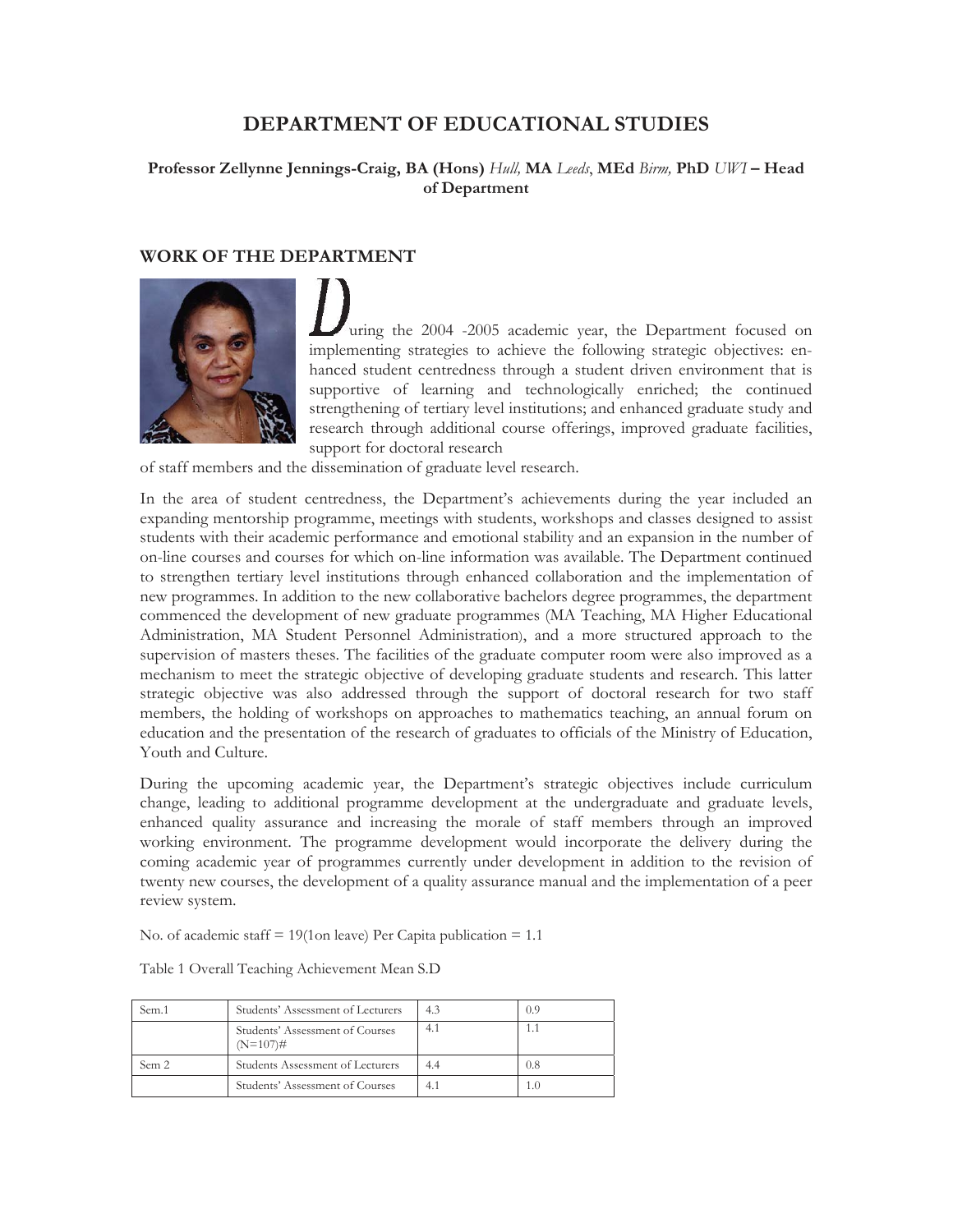# includes streams for same course taught by different lecturers.

### **INCOME GENERATION**

**Helen Henningham** Ja\$ 30,000 from the American Women's Group to buy psycho-educational assessments.

**Summer School** Total number of students 57. Gross Income J\$769,500. After expenses J\$207,900.

## **School of Education**

MEd On-Line/summer J\$1.8m.(after expenses, but not including Summer session).

MEd Literacy Studies J\$2,705,283.74 (Income less expenditure). Surplus income to go towards the building of a Literacy Centre.

UWI/Univ. of Nottingham Teacher Mobility Study J\$272,099.69 (balance remaining after expenses) UNICEF Early Childhood Transition Project: Research, Monitoring and evaluation US\$18,000.00. Amount remaining after expenditure =  $\sqrt{3171.476.05}$ .

## **PAPERS PRESENTED**

## **Augustine Ezenne**

. • "Enhancing Learning through Technology Innovations: Lessons Learned from Online and Face to Face Learning in Postgraduate Education at the University of the West Indies School of Education" 12<sup>th</sup> World Congress on Comparative Education Societies, Havana, Cuba, October 25 -29, 2004.

"Accountability of Stakeholders in Secondary Education in Jamaica" 60<sup>th</sup> Annual Conference and Exhibit Show of the Association of Supervision and Curriculum Development (ASCD), Orlando, Florida, April2-4, 2005.

## **Dian McCallum**

• "Strategies for Teaching History to Advanced Level Students CAPE" Jamaica History Teachers Association Conference, Jamaica Pegasus Hotel, January 20, 2005.

## **PUBLICATIONS**

## **Books and Monographs**

.\* **Anne-María Bankay**, Ingrid Kemchand, Paulette Ramsay, Elaine Watson-Grant. Chévere! Spanish for Caribbean Schools. Students' Book 1. London: Pearson Longman, 2005. [accompanied by: Activity Book, Teacher's Guide and Website]

.\* **Anne-María Bankay**, Ingid Kemchand, Paulette Ramsay, Elaine Watson-Grant. ¡Chévere! Spanish for Caribbean Schools. Students' Book 2. London: Pearson Longman, 2005. [accompanied by: Activity Book, Teacher's Guide and Website]

.\* **Anne-María Bankay.** Grandpa's St. Elizabeth Stories. Growing up in Round Hill, Big Woods & Flagaman. Kingston: Arawak Publications, 2005

Soyibo, K., Thomas-James, A., Lofters, P., Bucknor, C., Gayle, C. A., Blair-Walters, S. & Wilson, M. (2004). *Research* Proposal and Research Report Writing for Education, Medical and Social Sciences, 1st Ed. Kingston: JBTE Foundation, University of the West Indies, Mona (84 pages)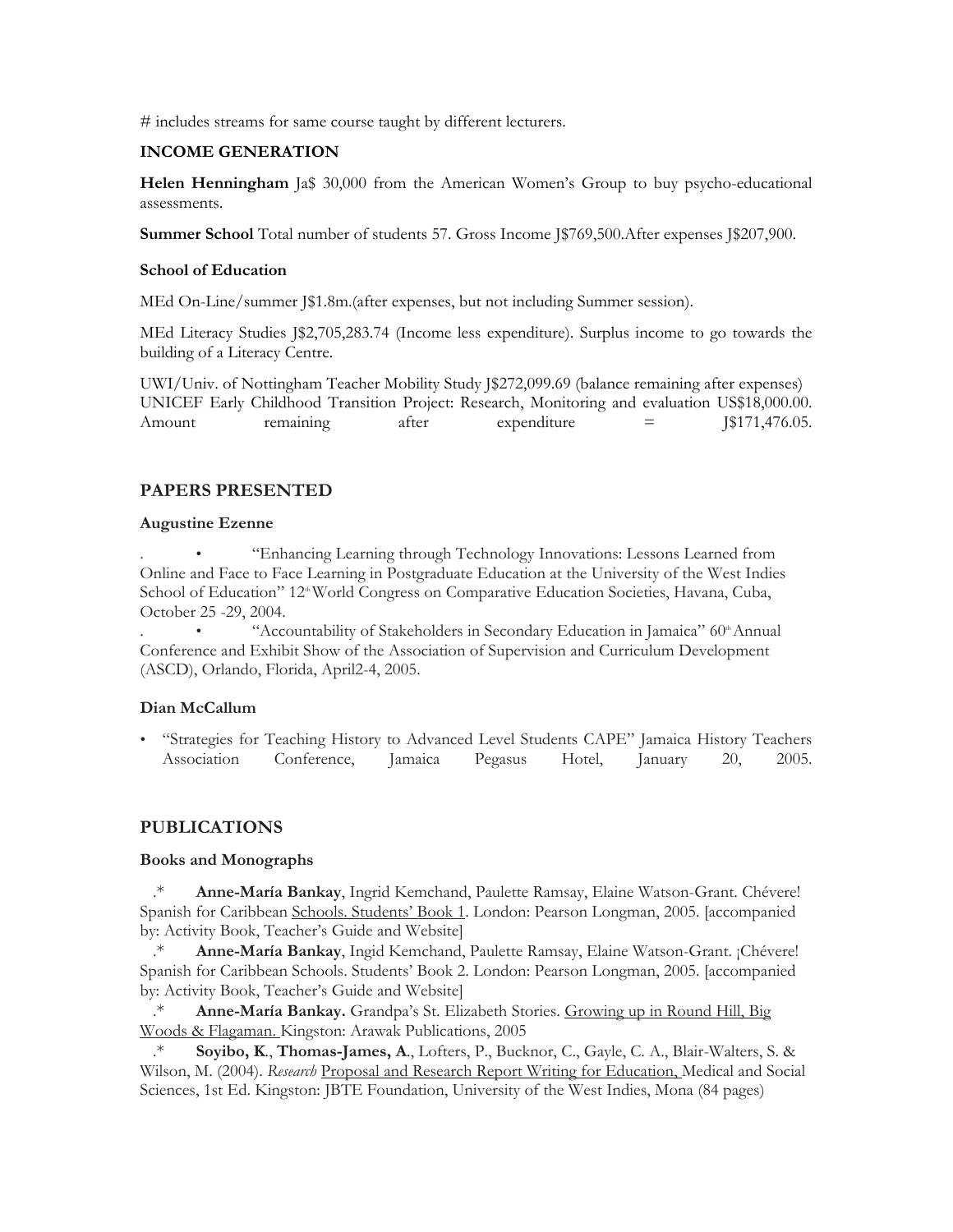Soyibo, K., McKenzie-Briscoe, B. & McCulloch, S. (2004). Essentials of Science Teaching,  $2<sup>nd</sup> Ed. Kingston, Jamaica: Joint Board of Teacher Education, UWI., Mona (179 pages)$ 

#### **Refereed Journal Articles**

.\* J Meeks-Gardner, C Powell, **H Baker-Henningham**,S Walker, T Cole, S Grantham-McGregor "Zinc supplementation and psychosocial stimulation: Effects on the development of undernourished children." *American Journal of Clinical Nutrition* 82, (2005): 399 -405.

.\* McCallum, D. (with Vileitha Davis Morrison) (2005). Educating for values, attitudes and character development: Policy and practice in the formal curriculum in social studies and history, In: *Caribbean Journal of Education*, Vol. 25, No. 2. Sept. 2003, pp. 103 -128.

.\* S. Blair-Walters, **K. Soyibo**. "Correlations Among Five Variables And The Biology Performance Of A Sample Of Jamaican High School Students". *Journal of Science and Mathematics in Southeast Asia* 27, 1 (2004): 117 -138.

.\* N. Ellis-Hall, **K. Soyibo**. "Relationships Among Four Learner Variables And The Performance Of Selected Jamaican 11th-Graders On Structured Questions On The Mole Concept". *Journal of Science and Mathematics Education in Southeast Asia* 27, 2 (2004):1-22.

N. Stockhausen, K. Soyibo. "Relationships Among Jamaican Ninth-Graders' Variables And Performance In Integrated Science". *Journal of Science and Mathematics Education in Southeast Asia* 27, 2  $(2004): 62 - 80.$ 

.\* L. Edwards, **K. Soyibo**. "Relationships Among Selected Jamaican Ninth-Graders' Variables And Knowledge Of Matter". *International Journal of Science and Mathematics Education* 1, (2003): 259 -281.

#### **Other Peer Reviewed Publications**

.\* J Meeks-Gardner, A Henry-Lee, P Chevannes, J Thomas, **H Baker-Henningham**, C Coore "Regional assessment. Violence against children in the Caribbean region. A desk review." UNICEF, Jamaica / Report to the UN Secretary General, 2005.

.\* **H Baker-Henningham**, S Grantham-McGregor "Nutrition and child development", in: Public Health Nutrition. ed. by M Gibney, L Arab, B Margetts. Blackwell Publishing and the Nutrition Society, 2004, 247 -263.

.\* **Palmer, Dorothy M** "Electronic Information Resources: Challenges of Collection Development for Small Academic Libraries" pp 48 -53 in Electronic Information Resources in The Caribbean: Trends and Issues, Proceedings of the ACURIL XXXIV Conference held in Trinidad and Tobago, May 23 -29, 2004. Edited by Shamin Renwick & Jaishree Kochhar, St. Augustine, UWI, 2005.

#### **Technical Reports**

.\* **H Baker-Henningham**, S Walker, S Chang-Lopez "Interim Report on Special Education Needs Study." Primary Education Support Project Office, Ministry of Education, Youth and Culture, 2005.

.\* K. Soyibo. "UWI, Mona's Faculty of Humanities and Education Undergraduates' Opinions About the Benefits and Disadvantages of Tutorials, 2004-2005" (22p). Faculty of Humanities and Education Board Meeting, May 26, 2005.

#### **PUBLIC SERVICE**

#### **Camella Buddo**

– Member, Committee at the Ministry of Education, Youth & Culture working on the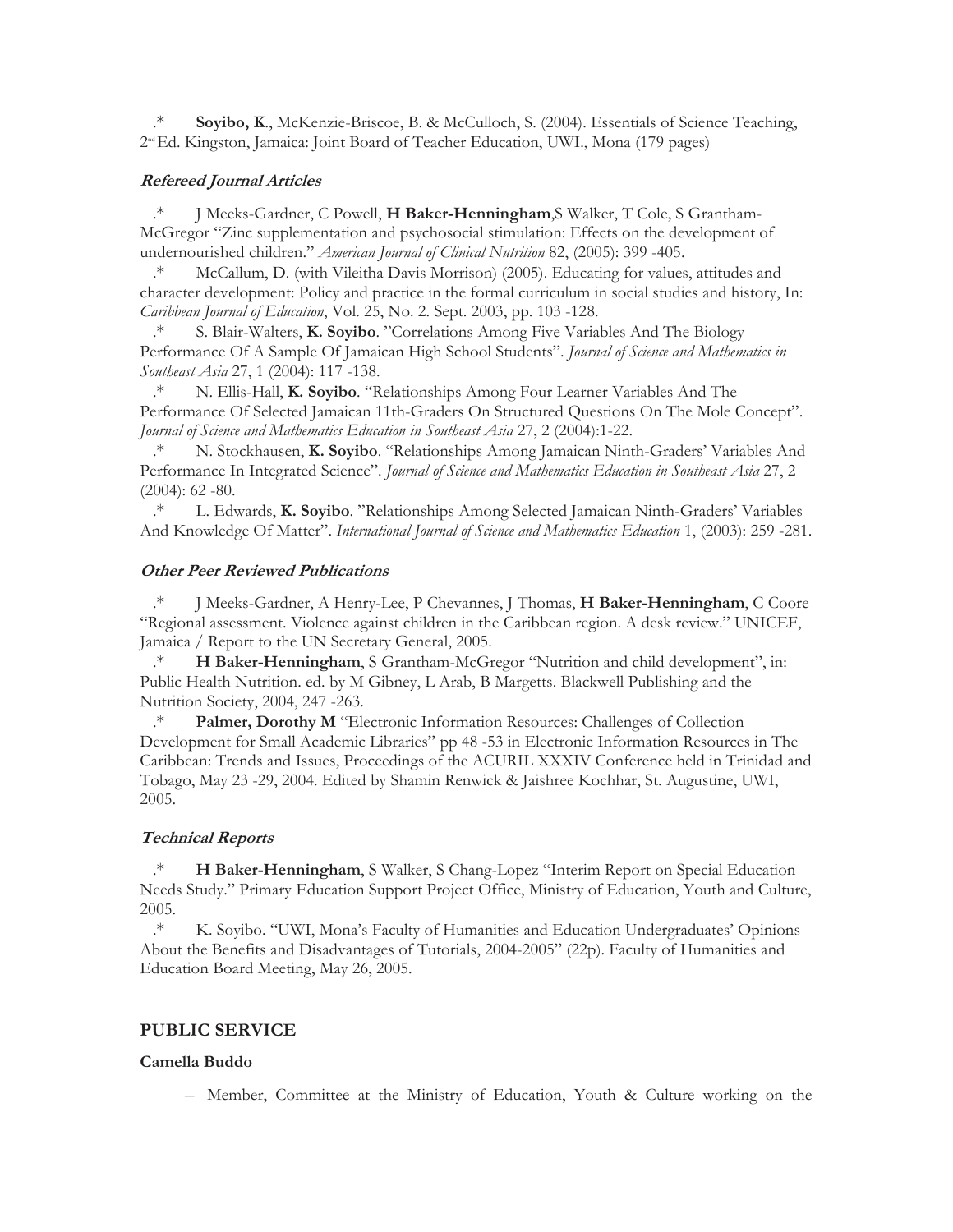implementation of numeracy in schools.

## **Myrtle Harris**

.– External Examiner for Library Education, Joint Board of Teacher Education

.– Member, Library Association of Jamaica (LIAJA) and its Ad Hoc Competency Standards **Committee** 

.– Member, Association of Caribbean University Research and Institutional Libraries (ACURIL)

Member, International Association of School Librarianship

## **Helen Henningham**

– Member, Committee to draft special education policy.

## **Zellynne Jennings-Craig**

– Member, National Council of Education

## **CATEGORIES OF STUDENTS**

#### **Bachelor of Education**

Table 2: Class of degree of graduating class of 2005 (as at July 2005)

| First<br>Llass | Upper<br>Second | Lower<br>Second | Pass | -m<br>complete | Total |
|----------------|-----------------|-----------------|------|----------------|-------|
| 38             |                 | +∠              |      | 35             | 219   |

#### **Post Graduate Diploma in Education**

Fifty three (53) students registered for the Postgraduate Diploma in Education during 2004-2005 academic year, but one withdrew.

| Theory                       |                |                |                          |                |                          |                |                | Practice                 |                          |                          |       |
|------------------------------|----------------|----------------|--------------------------|----------------|--------------------------|----------------|----------------|--------------------------|--------------------------|--------------------------|-------|
| Course                       | D              | C              | $\mathbf{p}$             | Inc            | D                        | C              | $\mathbf{p}$   | Inc                      | <b>WD</b>                | LOA                      | Total |
| History<br>Education         | ۰              | $\overline{4}$ | $\overline{\phantom{a}}$ | 3              | $\overline{\phantom{0}}$ | $\overline{2}$ | $\overline{4}$ | 1                        | $\overline{\phantom{0}}$ | 1                        | 8     |
| Language<br>Education        | 1              | 6              | ٠                        | $\overline{4}$ | 1                        | $\overline{4}$ | 6              | $\overline{\phantom{0}}$ | $\mathbf{1}$             |                          | 11    |
| Mathematics<br>Education     | $\overline{c}$ | $\overline{4}$ | ٠                        | 1              | $\overline{\phantom{0}}$ | 5              | 2              | $\blacksquare$           | $\blacksquare$           |                          | 7     |
| Science<br>Education         | 1              | 7              | 1                        | $\overline{2}$ | 5                        | 5              | 1              | $\overline{a}$           | $\overline{\phantom{0}}$ | $\overline{\phantom{0}}$ | 11    |
| Modern Foreign<br>Language   | $\mathbf{1}$   | 6              | ٠                        | 1              | $\overline{2}$           | 3              | 2              | 1                        |                          |                          | 8     |
| Social Studies/<br>Geography | 1              | $\overline{5}$ | ٠                        | $\mathbf{1}$   | $\overline{2}$           | $\overline{2}$ | 3              | $\blacksquare$           | $\blacksquare$           |                          | 7     |
| Total                        | 6              | 32             | 1                        | 12             | 10                       | 21             | 18             | $\mathfrak{D}$           | 1                        | 1                        | 52    |

Table 3 : Overall performance of students in the 2004-2005 academic year

# D -Distinction ♦ C -Credit ♦ P -Pass ♦ Inc -Incomplete ♦ LOA -Leave of absence ♦ WD -withdrew

Worthy of note are the students who obtained Distinctions in both Theory and Practice.